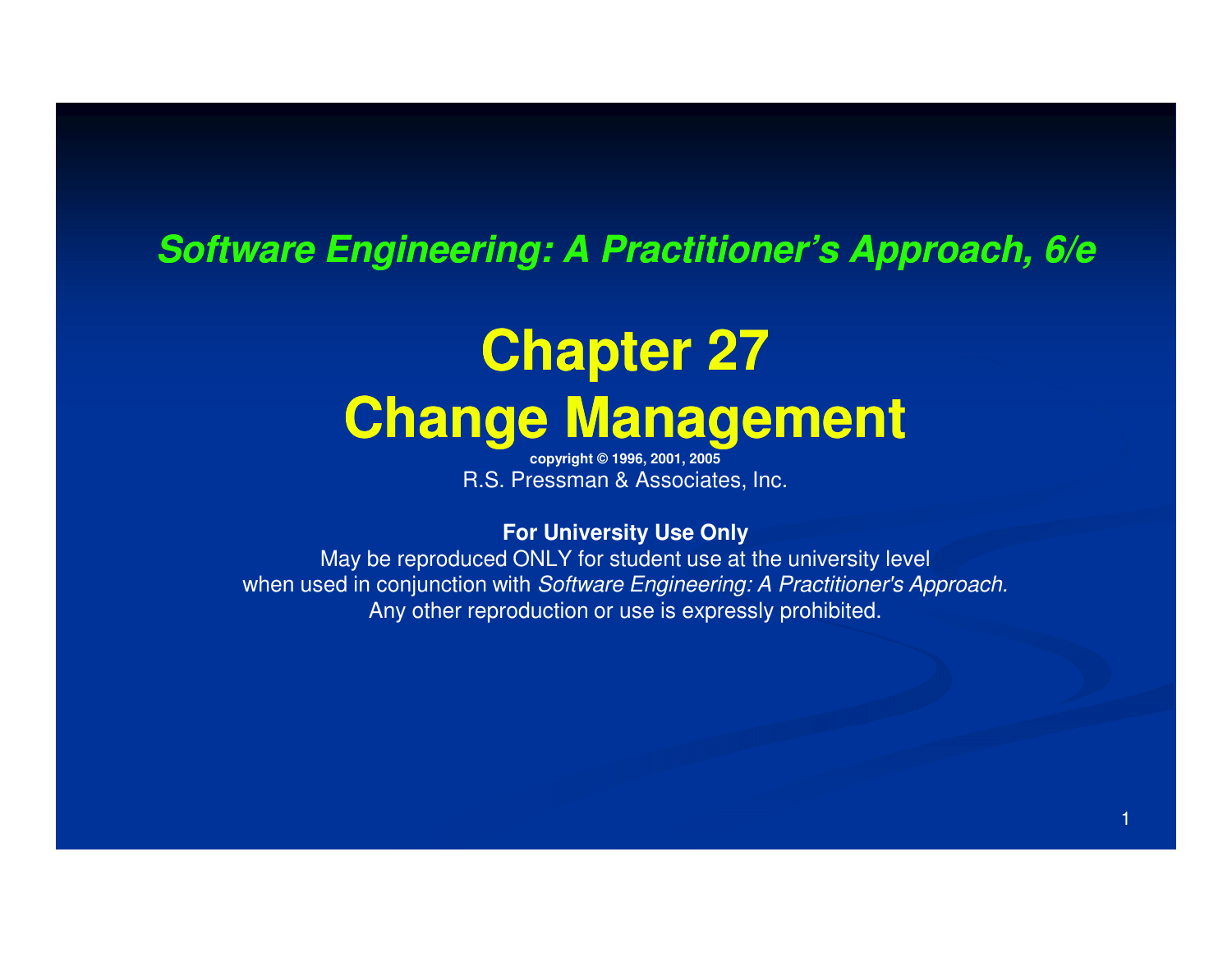### **The "First Law"**

**No matter where you are in the system life cycle, the system will change, and the desire to change it will persist throughout the life cycle.**

**Bersoff, et al, 1980**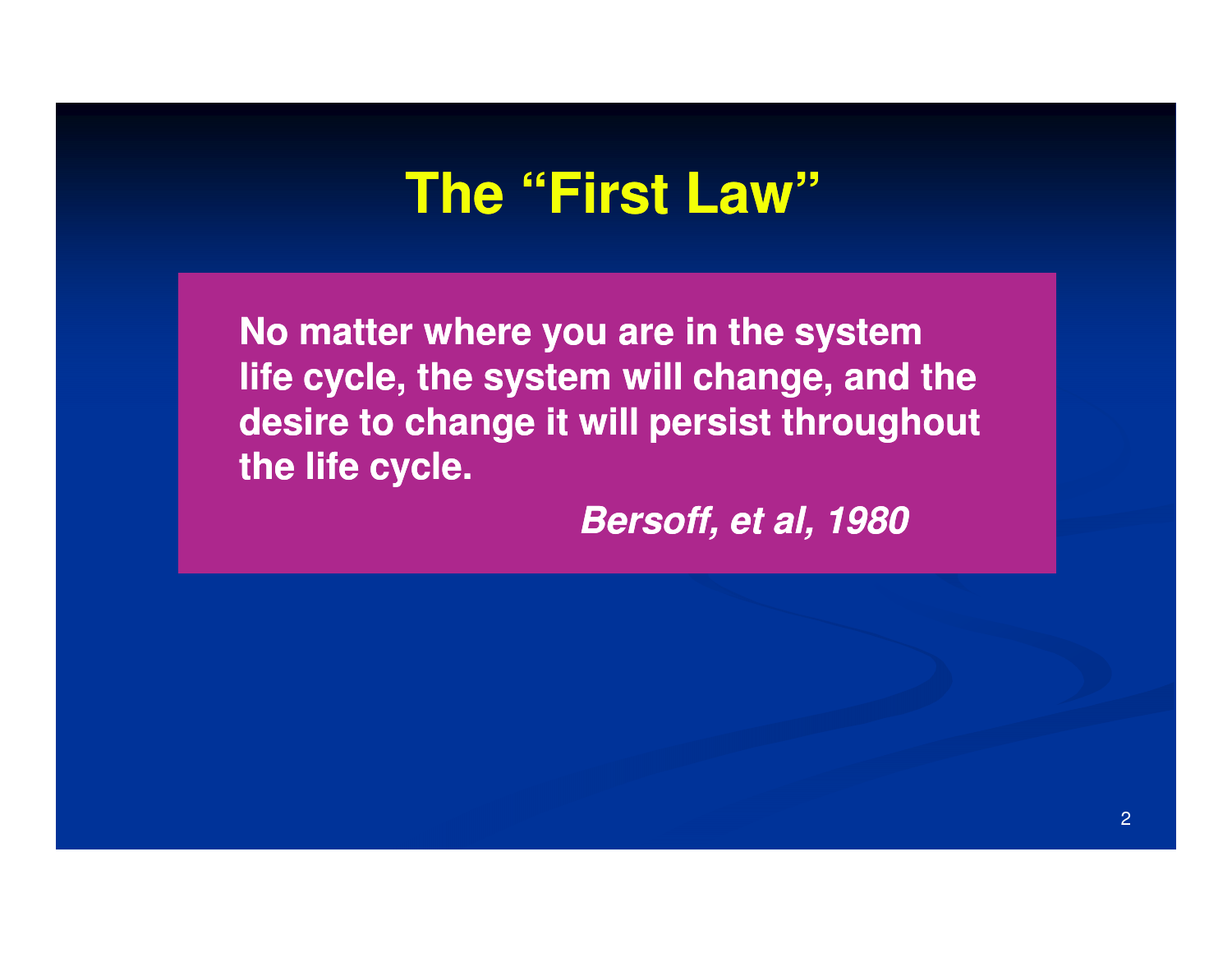#### **Software Configuration Management, SCM**

- π Identify change
- $\blacksquare$ Control change
- **Ensure that change is being properly implemented**  $\blacksquare$
- Report changes to others who may have an interest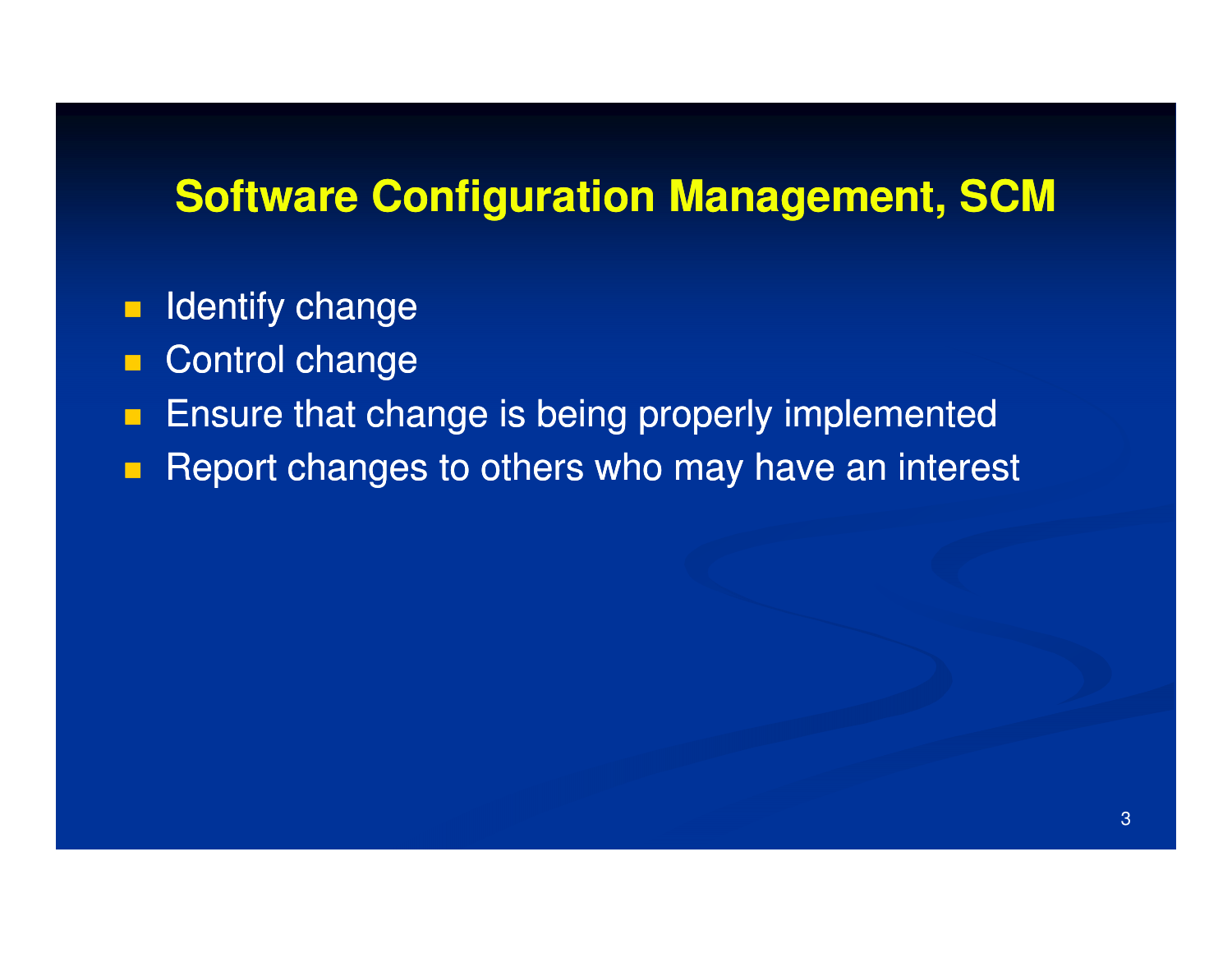### **What Are These Changes?**

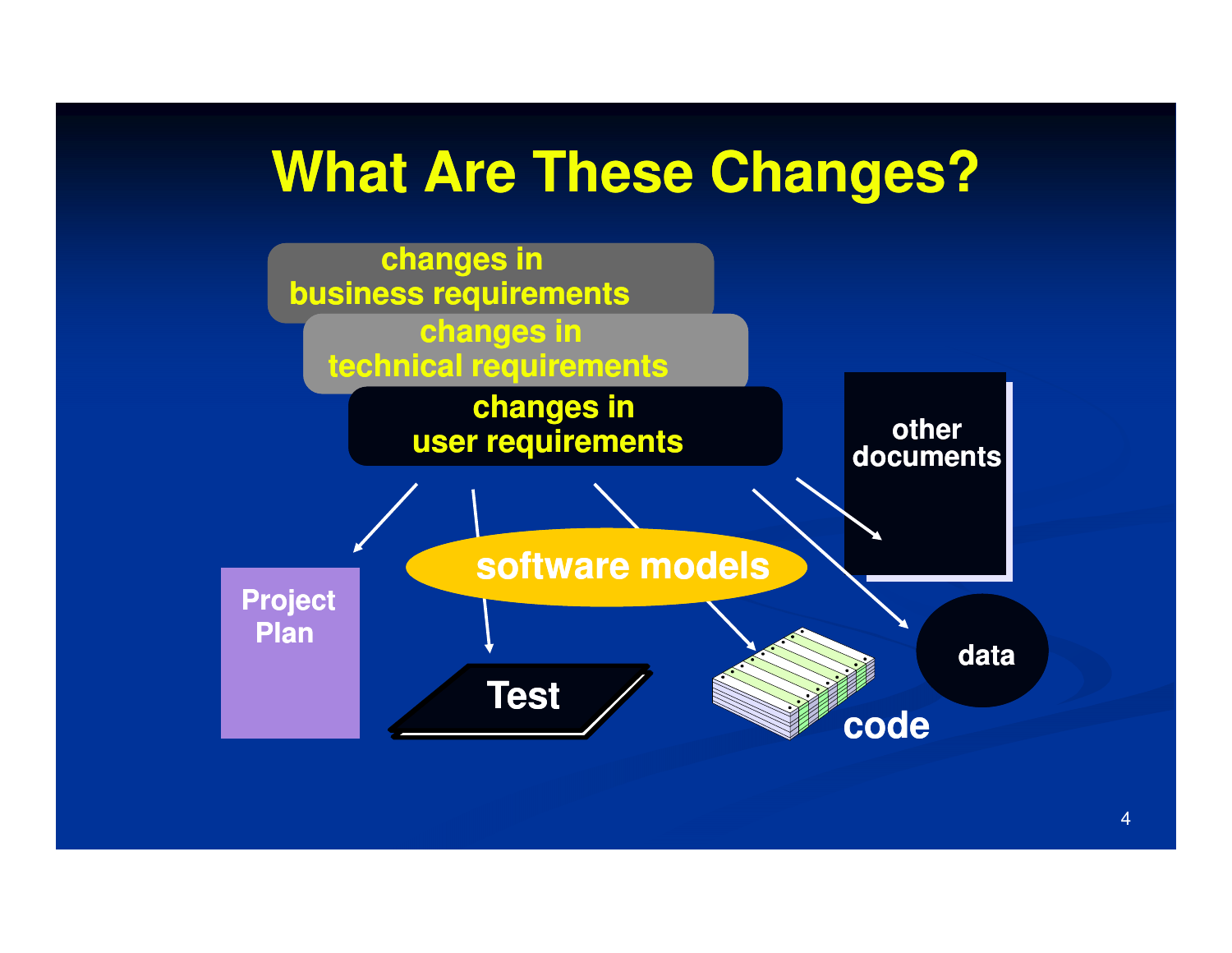



Also include software tools, such as editor, compiler, browser and so on.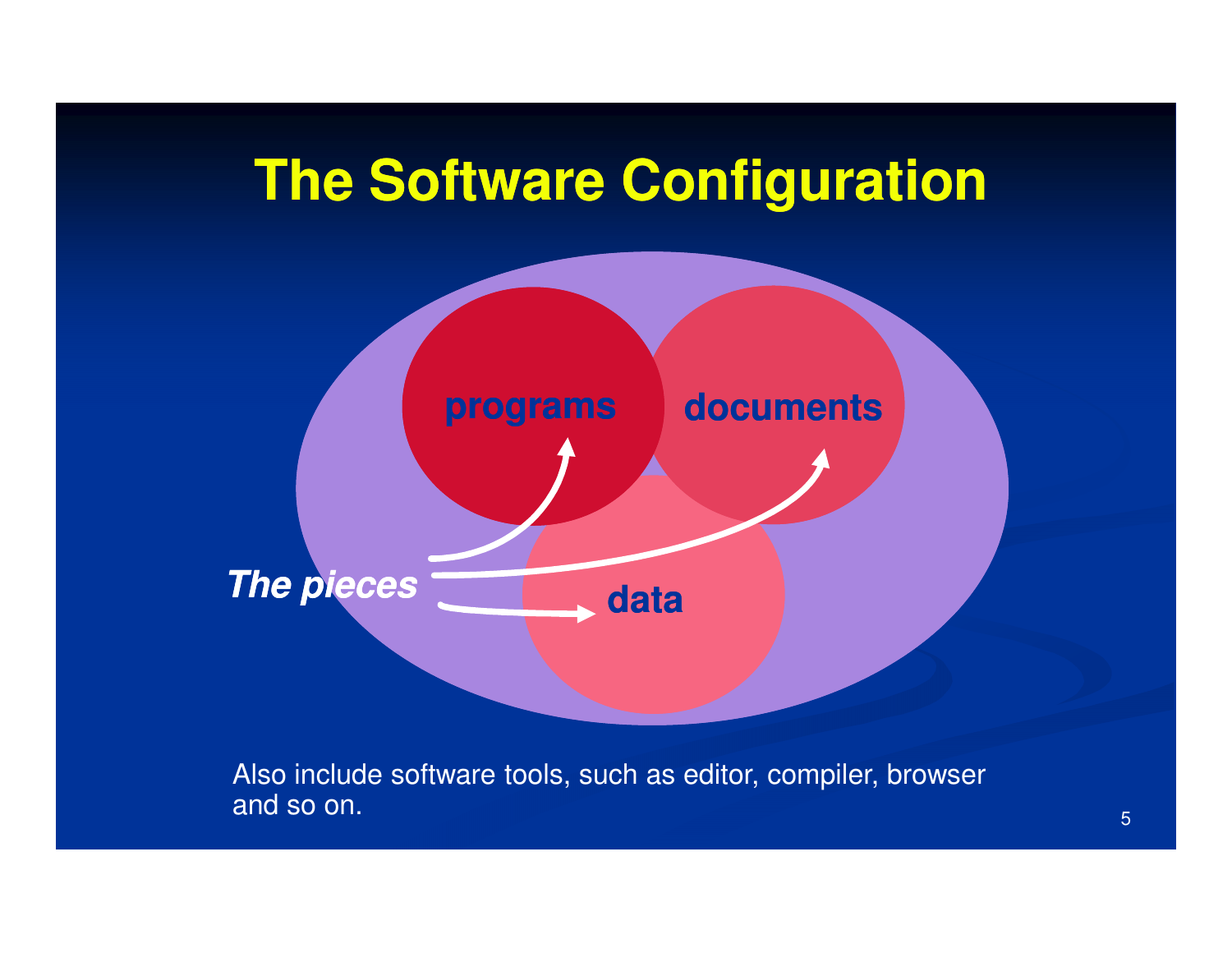#### **Baselines**

- П The IEEE (IEEE Std. No. 610.12-1990) defines a baseline as:
	- A specification or product that has been formally reviewed and agreed upon, that thereafter serves as the basis for further development, and that can be changed only through formal change control procedures.

**a** baseline is a milestone in the development of software that is marked by the delivery of one or more software configuration items and the approval of these Software Configuration Items (SCIs) that is obtained through a formal technical review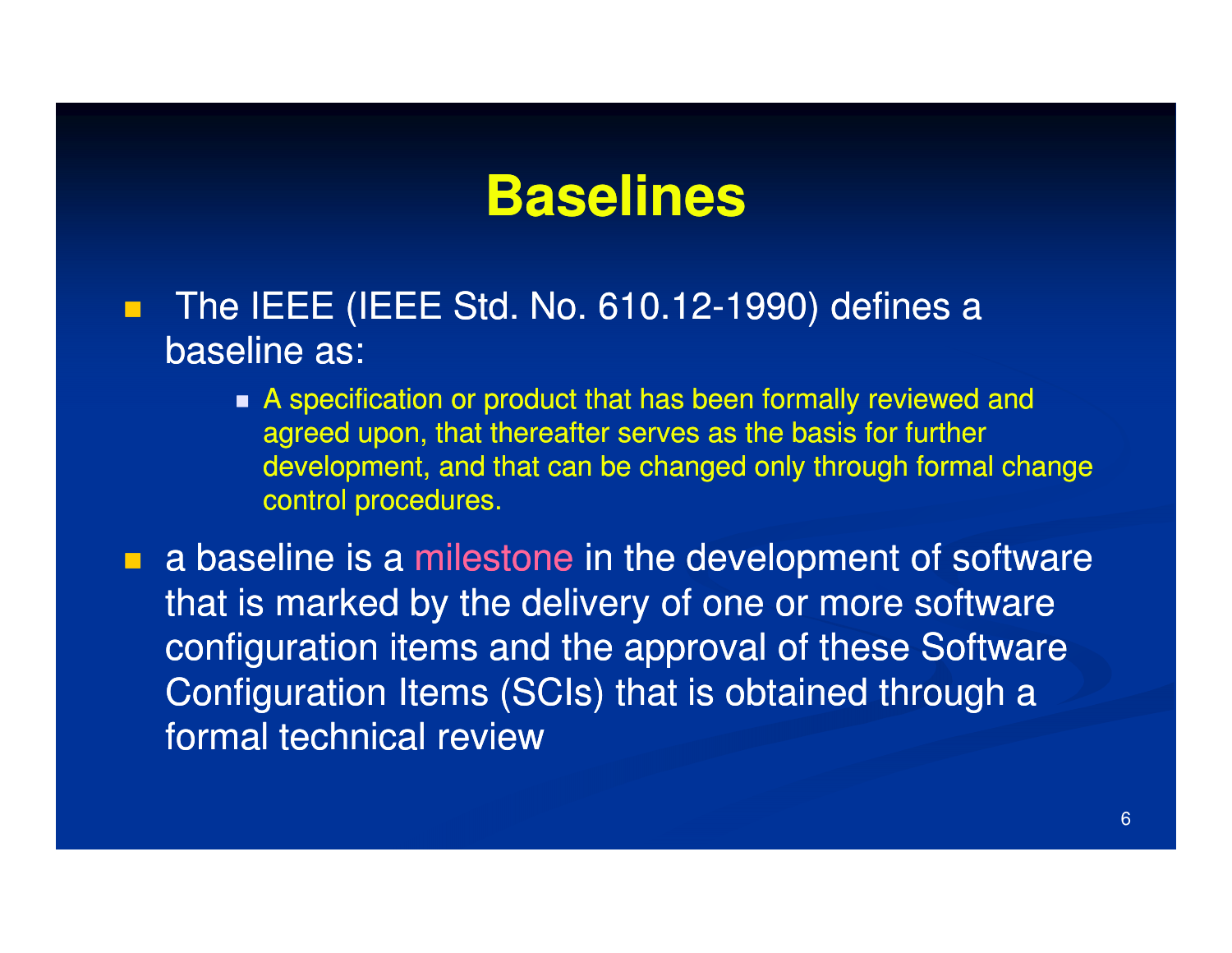#### **Baselines**



Figure 27.1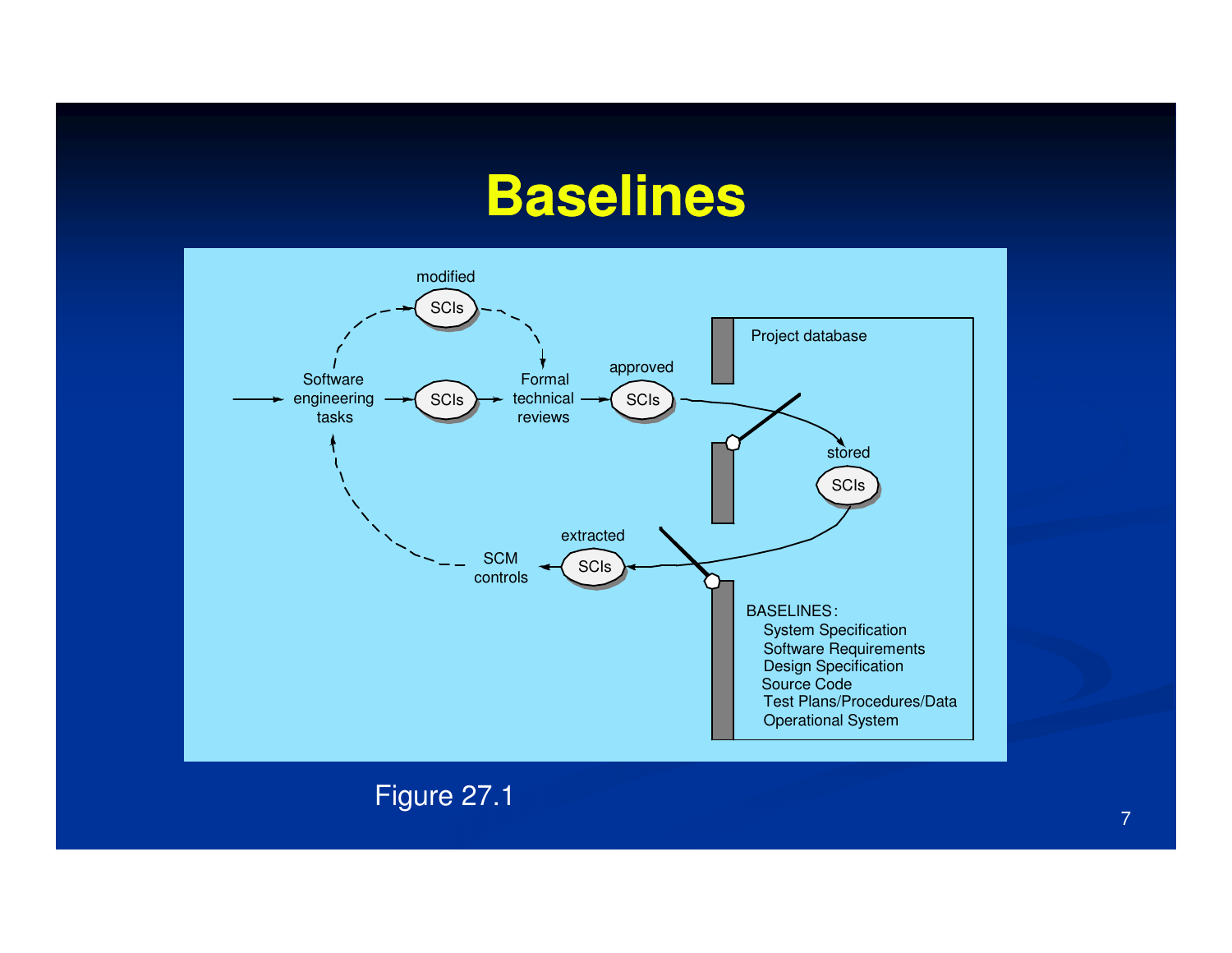## **Software Configuration Objects**



8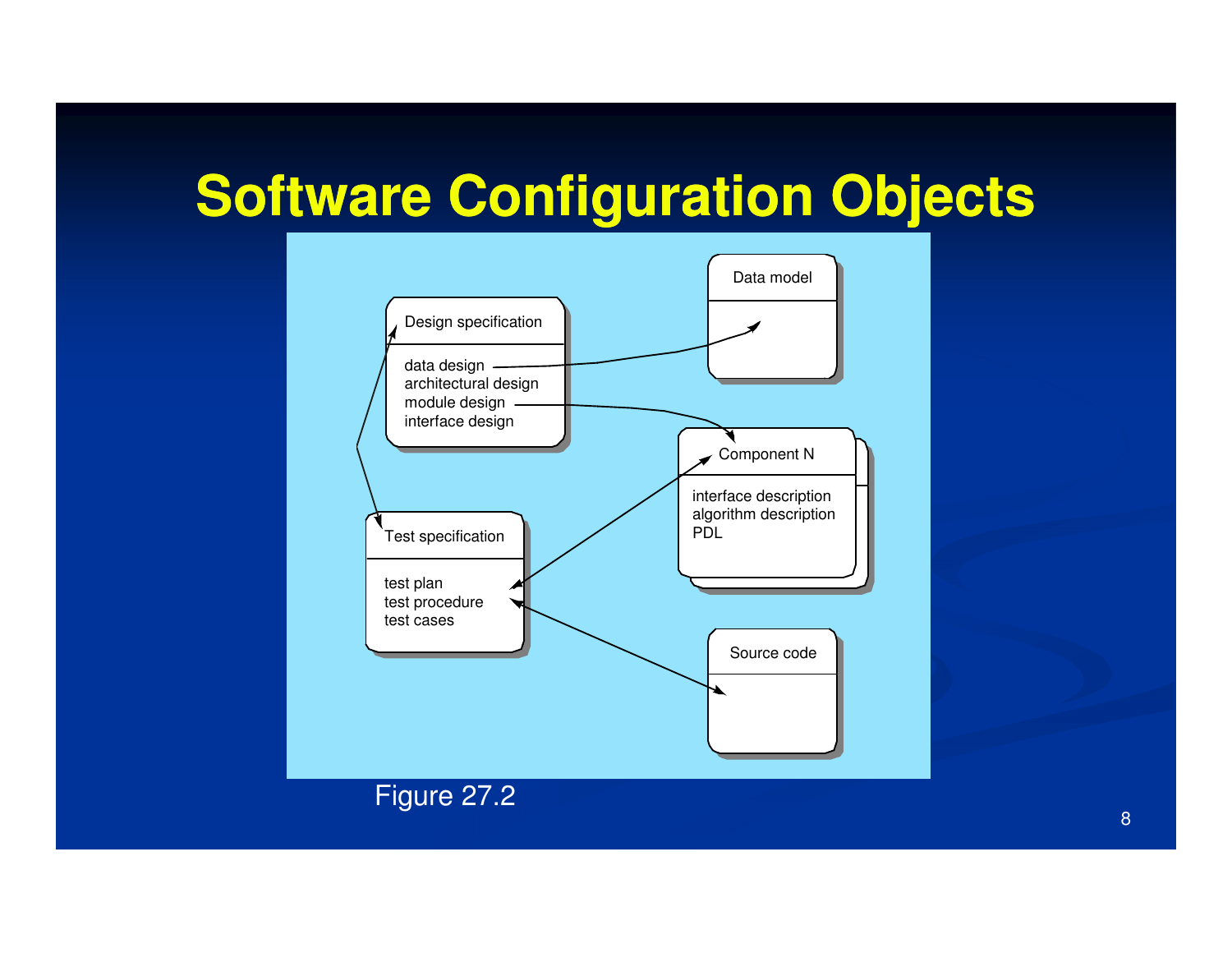## **SCM Repository**

- **The SCM repository is the set of mechanisms and data** structures that allow a software team to manage change in an effective manner
- The repository performs or precipitates the following functions [FOR89]:
	- $\blacksquare$ Data integrity
	- Information sharing
	- Tool integration
	- **Data integration**
	- **Rethodology enforcement**
	- Document standardization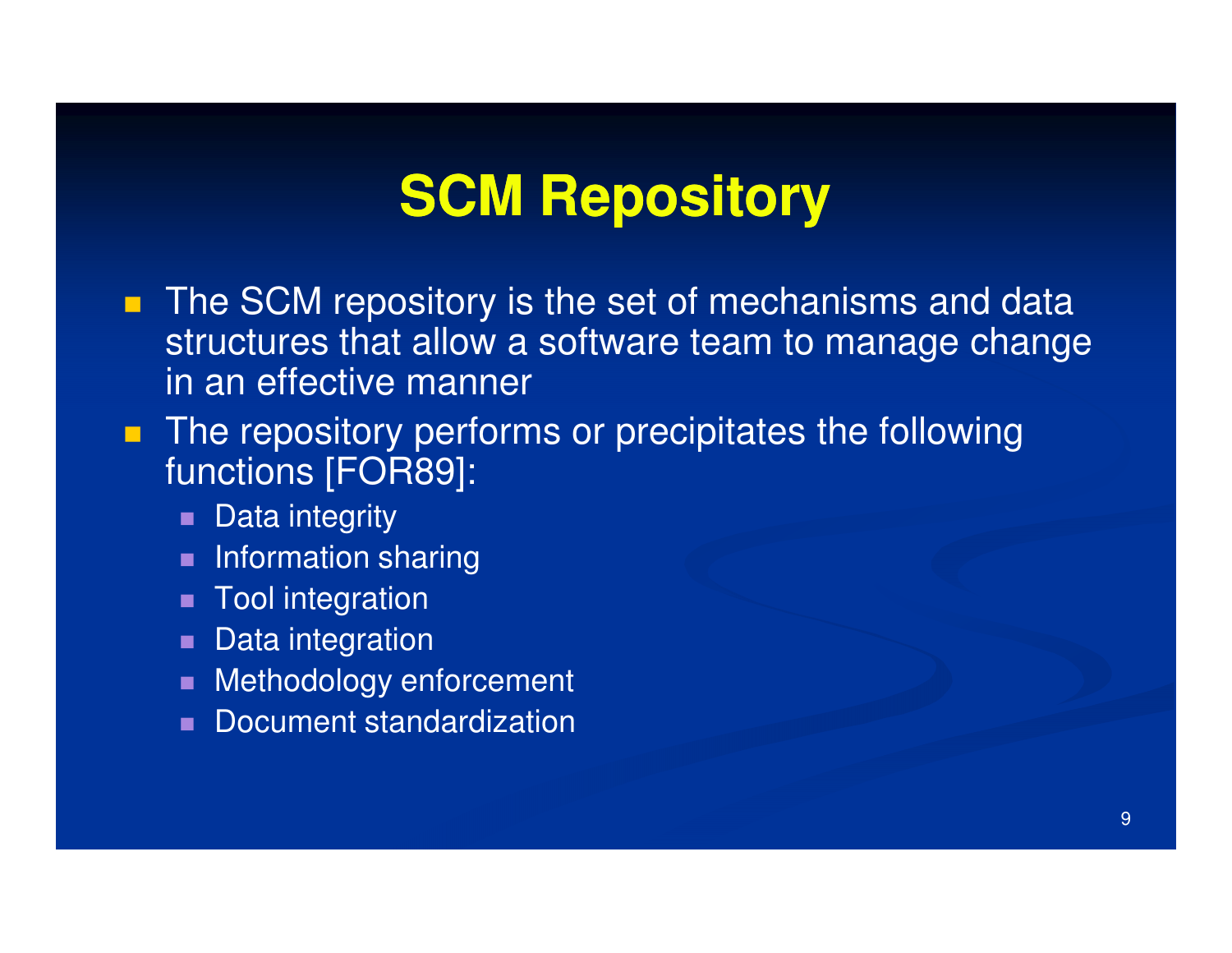## **Repository Content**



Figure 27.3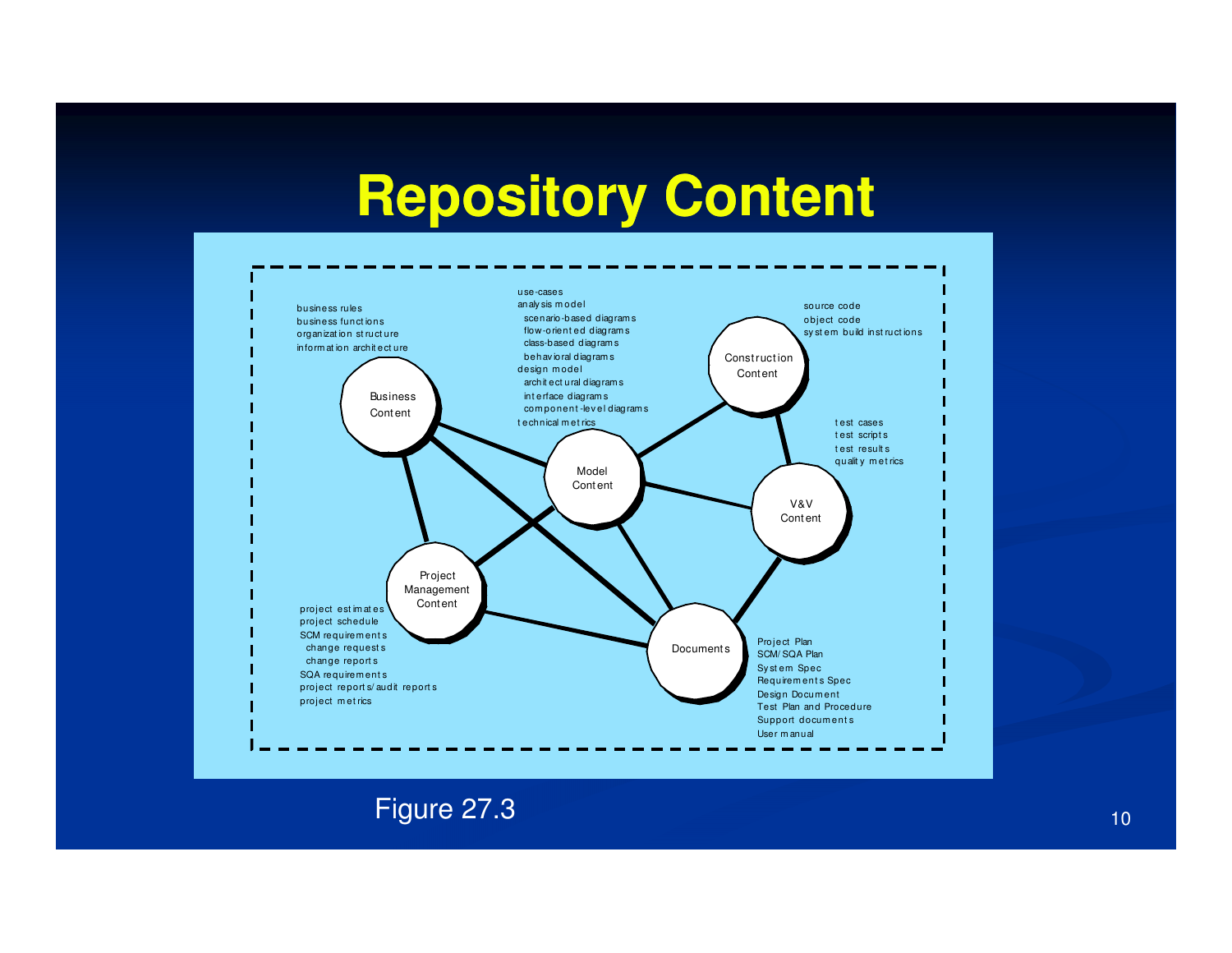## **Repository Features**

#### **Versioning.**

■ saves all of these versions to enable effective management of product releases and to permit developers to go back to previous versions

#### **Dependency tracking and change management.**

■ The repository manages a wide variety of relationships among the data elements stored in it.

#### $\blacksquare$ **Requirements tracing.**

■ Provides the ability to track all the design and construction components and deliverables that result from a specific requirement specification

#### **EXA** Configuration management.

 $\blacksquare$  Keeps track of a series of configurations representing specific project milestones or production releases. Version management provides the needed versions, and link management keeps track of interdependencies.

#### **Audit trails.**

 establishes additional information about when, why, and by whom changes are made.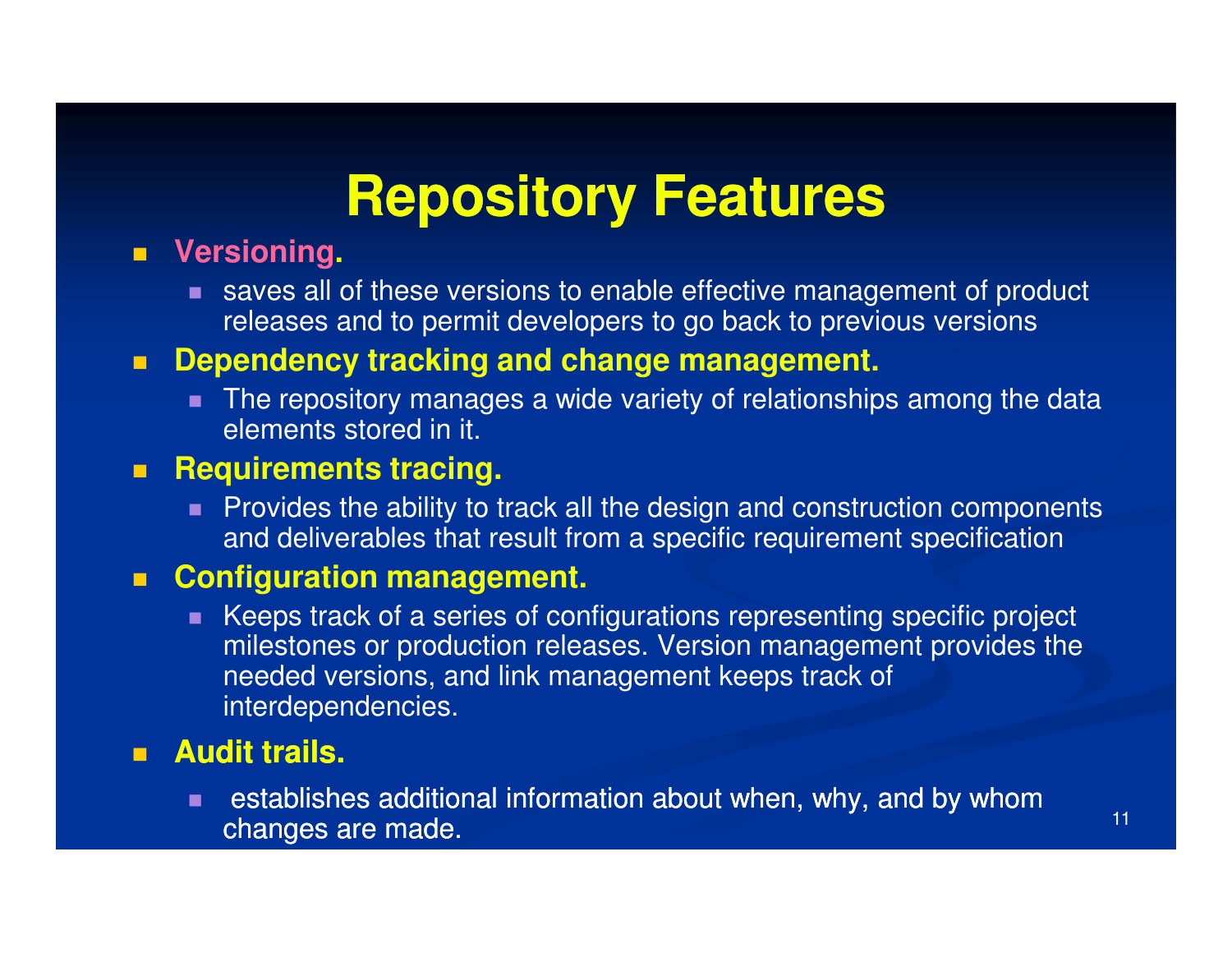### **SCM Elements**

- $\blacksquare$ Component elements—a set of tools coupled within a file management system (e.g., a database) that enables access to and management of each software configuration item.
- **Process elements—a collection of procedures and tasks that define an and an and an analyzing system** effective approach to change management (and related activities) for all constituencies involved in the management, engineering and use of computer software.
- Construction elements—a set of tools that automate the construction of software by ensuring that the proper set of validated components (i.e., the correct version) have been assembled.
- п Human elements—to implement effective SCM, the software team uses a set of tools and process features (encompassing other CM elements)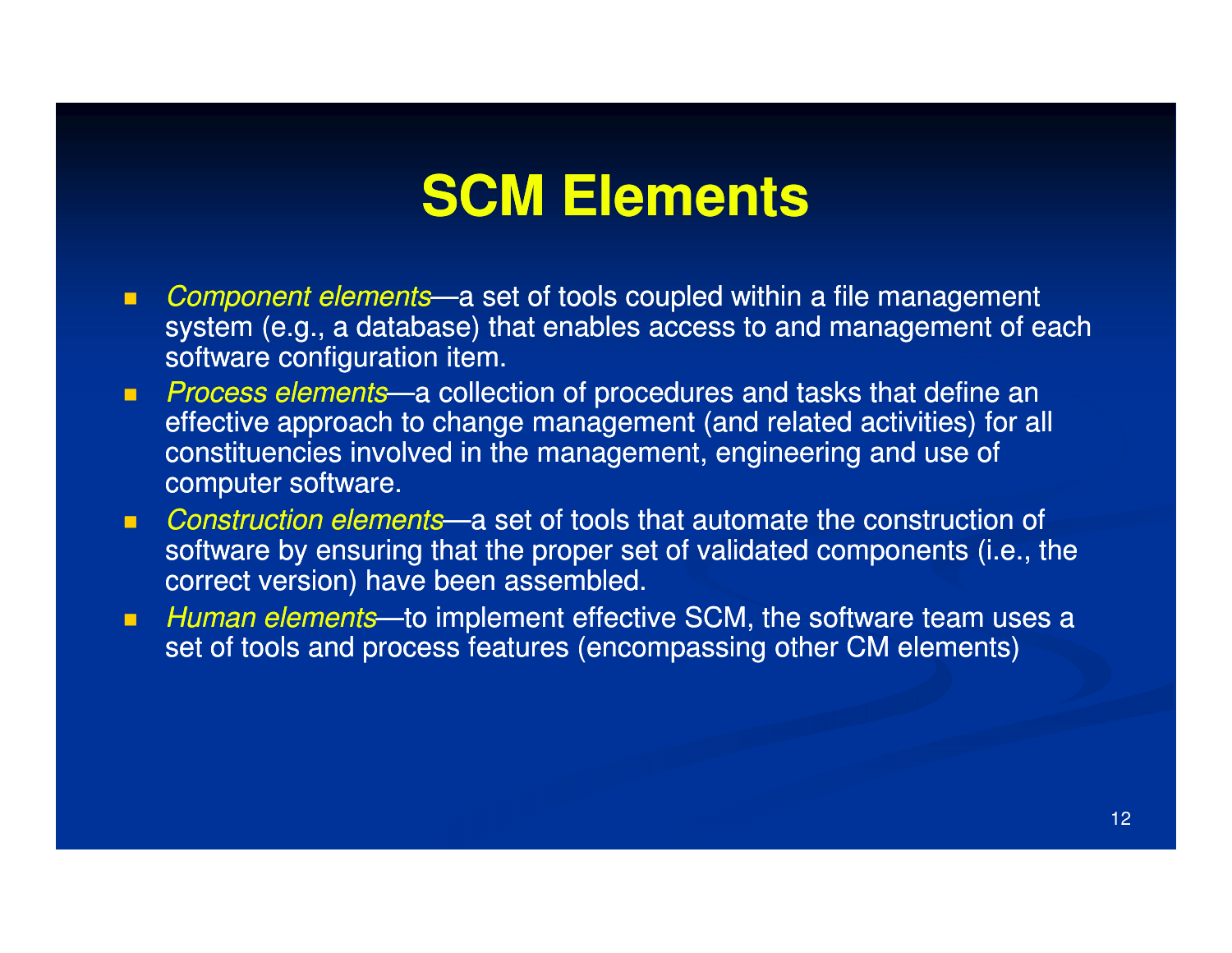### **The SCM Process**

#### Addresses the following questions …

- $\blacksquare$  How does a software team identify the discrete elements of a software configuration?
- $\blacksquare$  How does an organization manage the many existing versions of a program (and its documentation) in a manner that will enable change to be accommodated efficiently?
- How does an organization control changes before and after software is  $\blacksquare$ released to a customer?
- **Nimity 19 Theorge Starfs and Times Starts and Fig. 3** Who has responsibility for approving and ranking changes?  $\blacksquare$
- $\blacksquare$ How can we ensure that changes have been made properly?
- **Nhat mechanism is used to appraise others of changes that are made?**  $\blacksquare$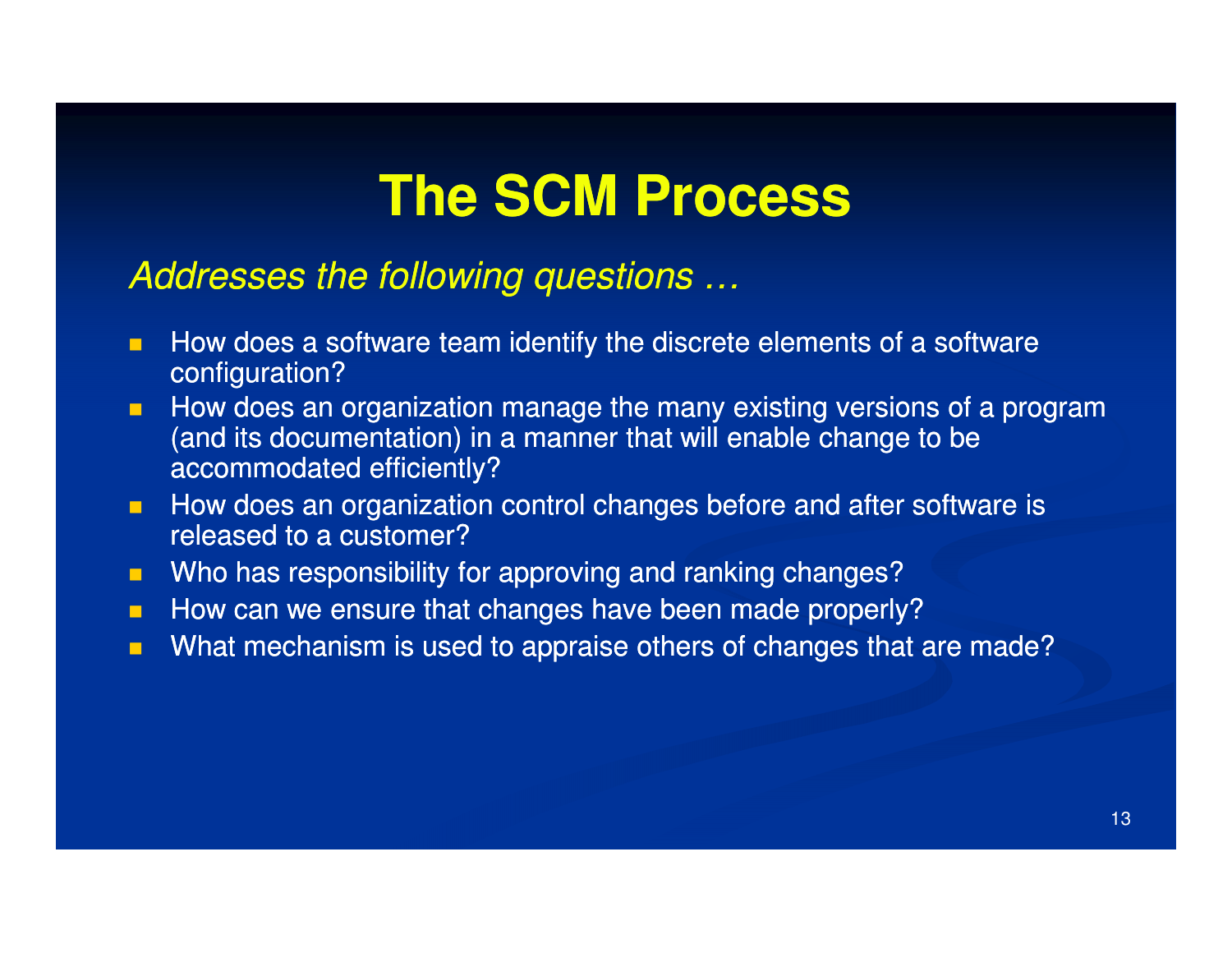



14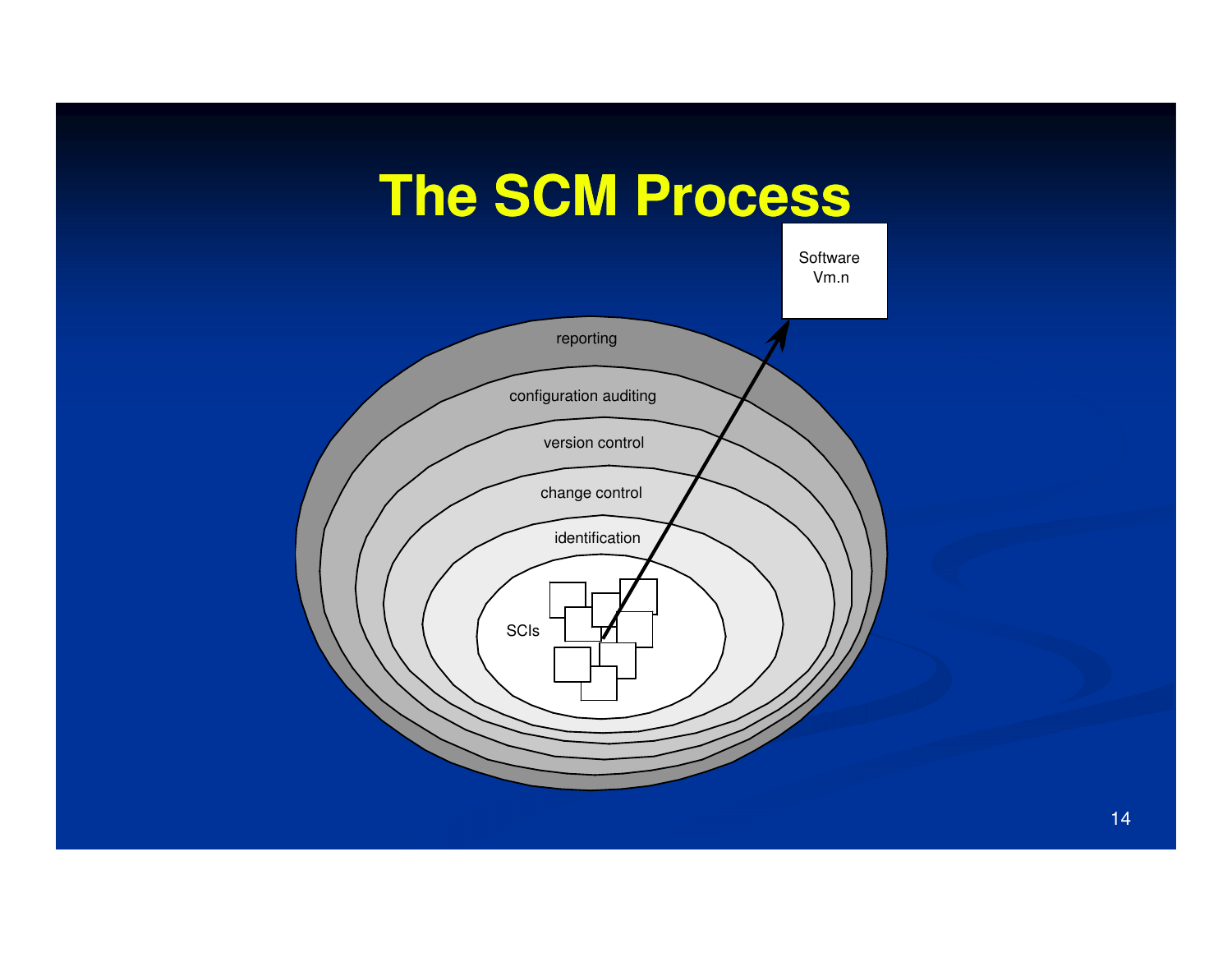## **Version Control**

- $\blacksquare$  Version control combines procedures and tools to manage different versions of configuration objects that are created during the software process
- **A** version control system implements or is directly integrated with four major **C** C capabilities:
	- $\blacksquare$ a *project database (repository)* that stores all relevant configuration objects
	- **a** version management capability that stores all versions of a configuration object (or enables any version to be constructed using differences from past versions);
	- **a** make facility that enables the software engineer to collect all relevant configuration objects and construct a specific version of the software.
	- $\blacksquare$ an *issues tracking* (also called *bug tracking*) capability that enables the team to record and track the status of all outstanding issues associated with each configuration object.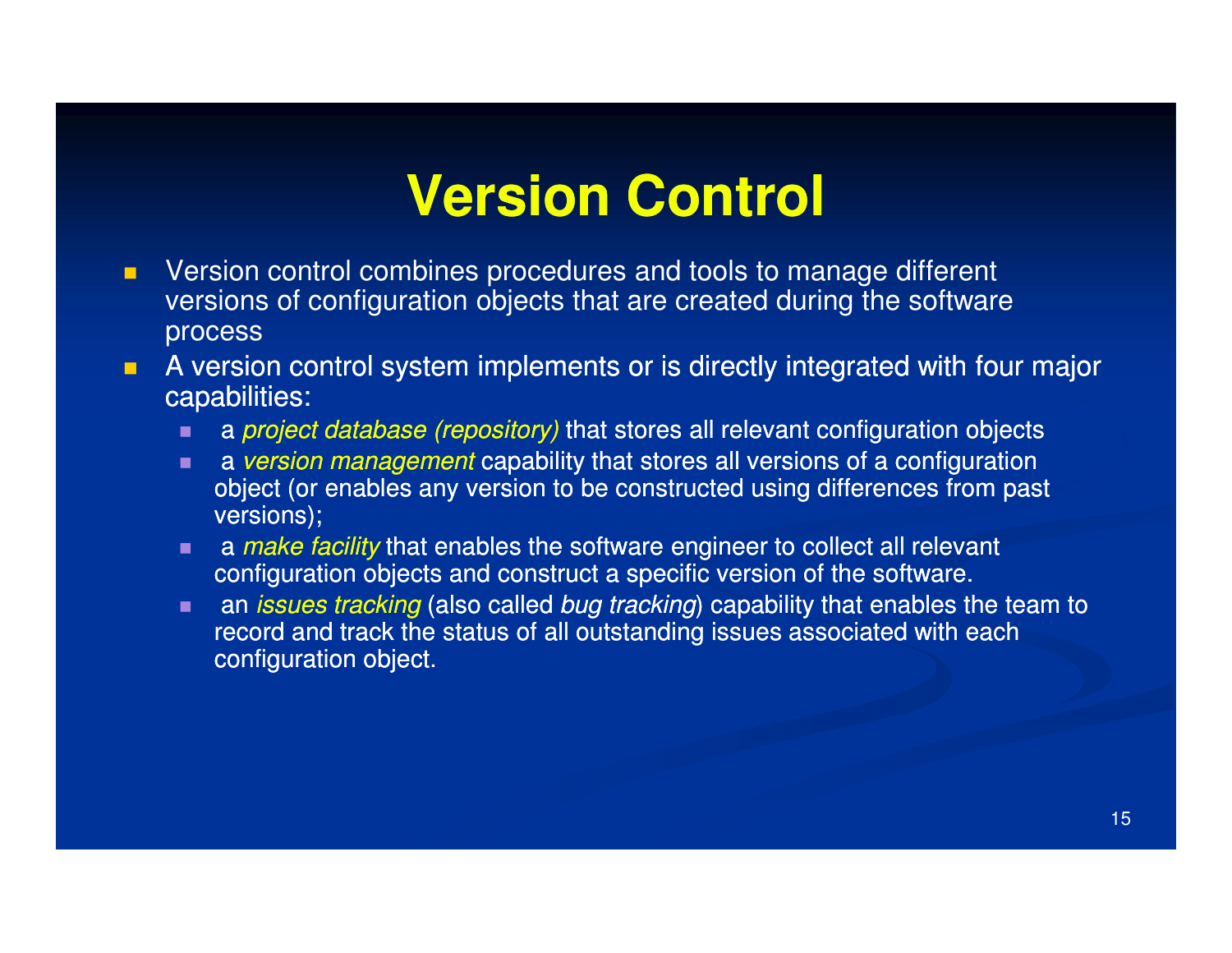## **Change Control**

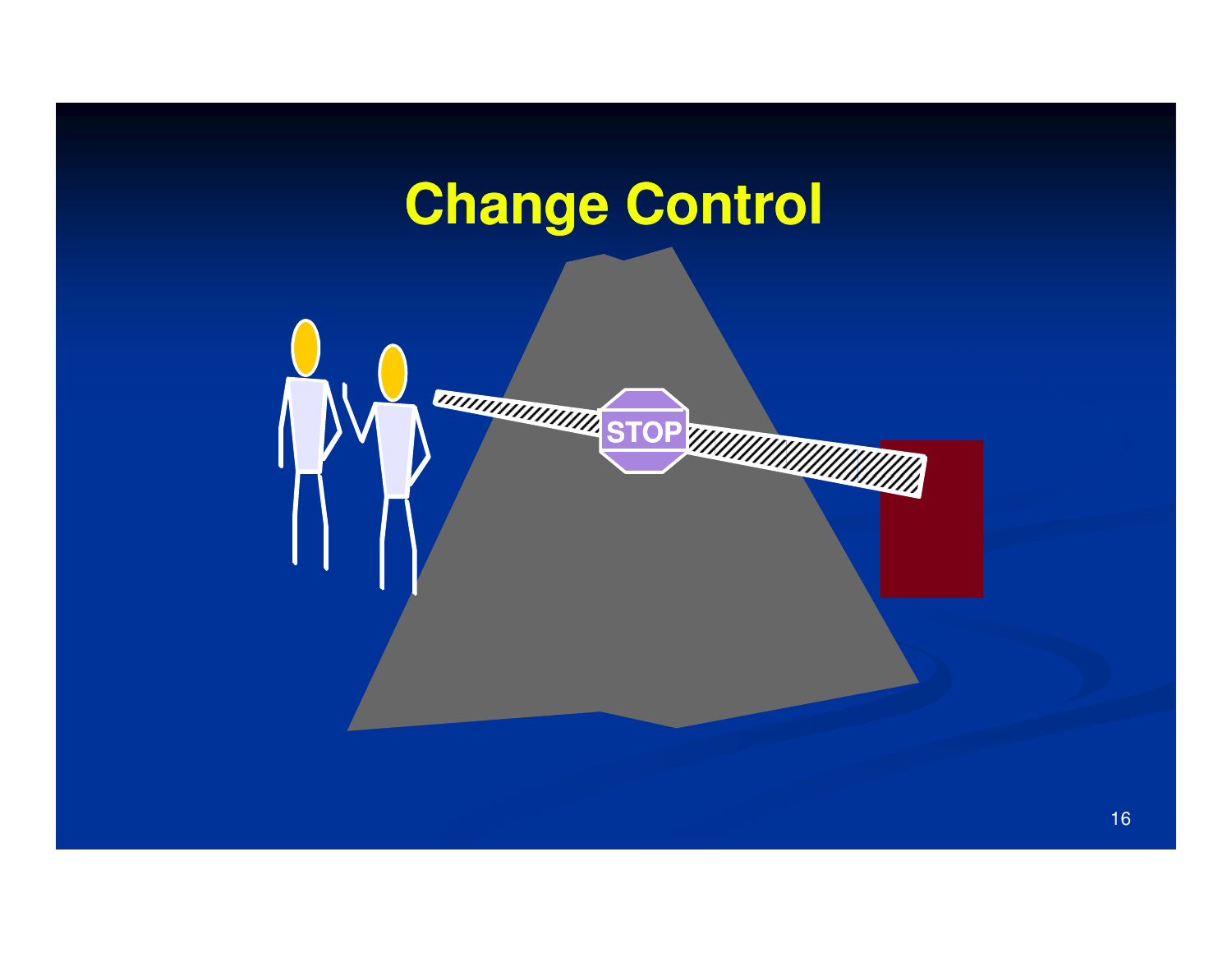# **Change Control Process Process—I**

**change request from userdeveloper evaluateschange report is generatedneed for change is recognizedchange control authority decidesrequest is queued for action change request is denied user is informedchange control process process—II**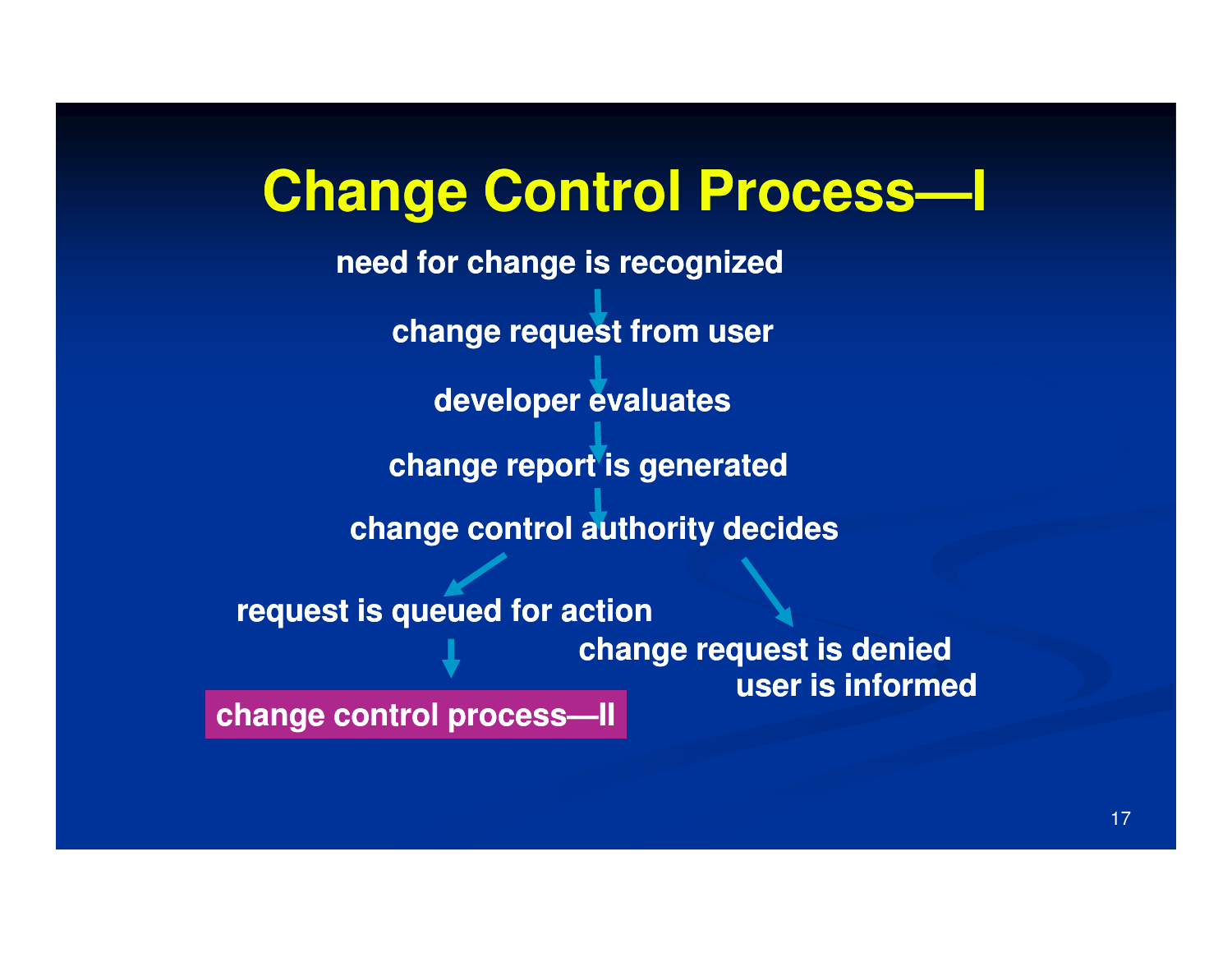# **Change Control Process-II**

**assign people to SCIs**

**check-out SCIs out** 

**make the change**

**review/audit the change**

**establish a "baseline" for testing**

**change control process process—III**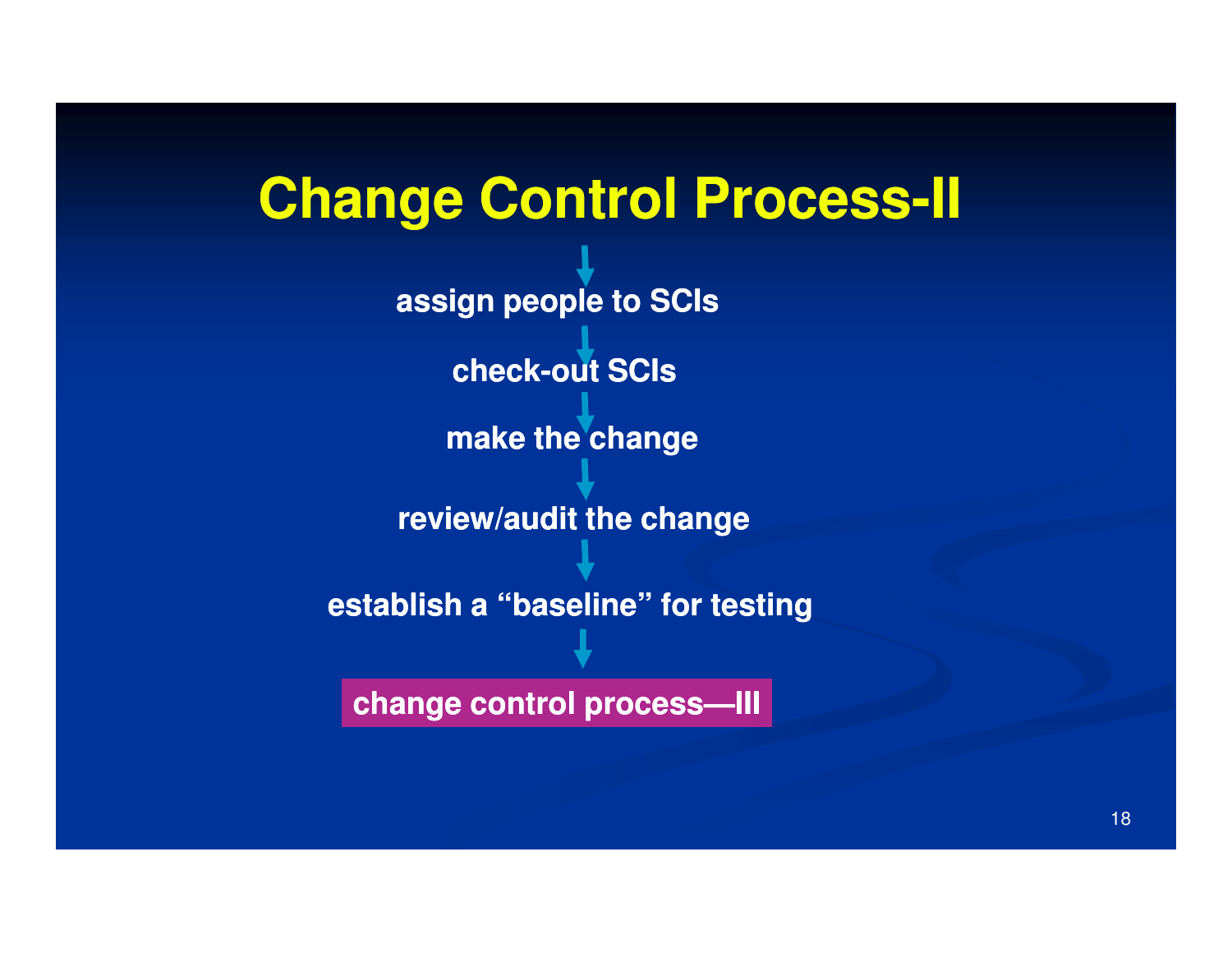# **Change Control Process Process-III perform SQA and testing activitiespromote SCI for inclusion in next releasecheck-in the changed SCIs in rebuild appropriate versionreview/audit the changeinclude all changes in release**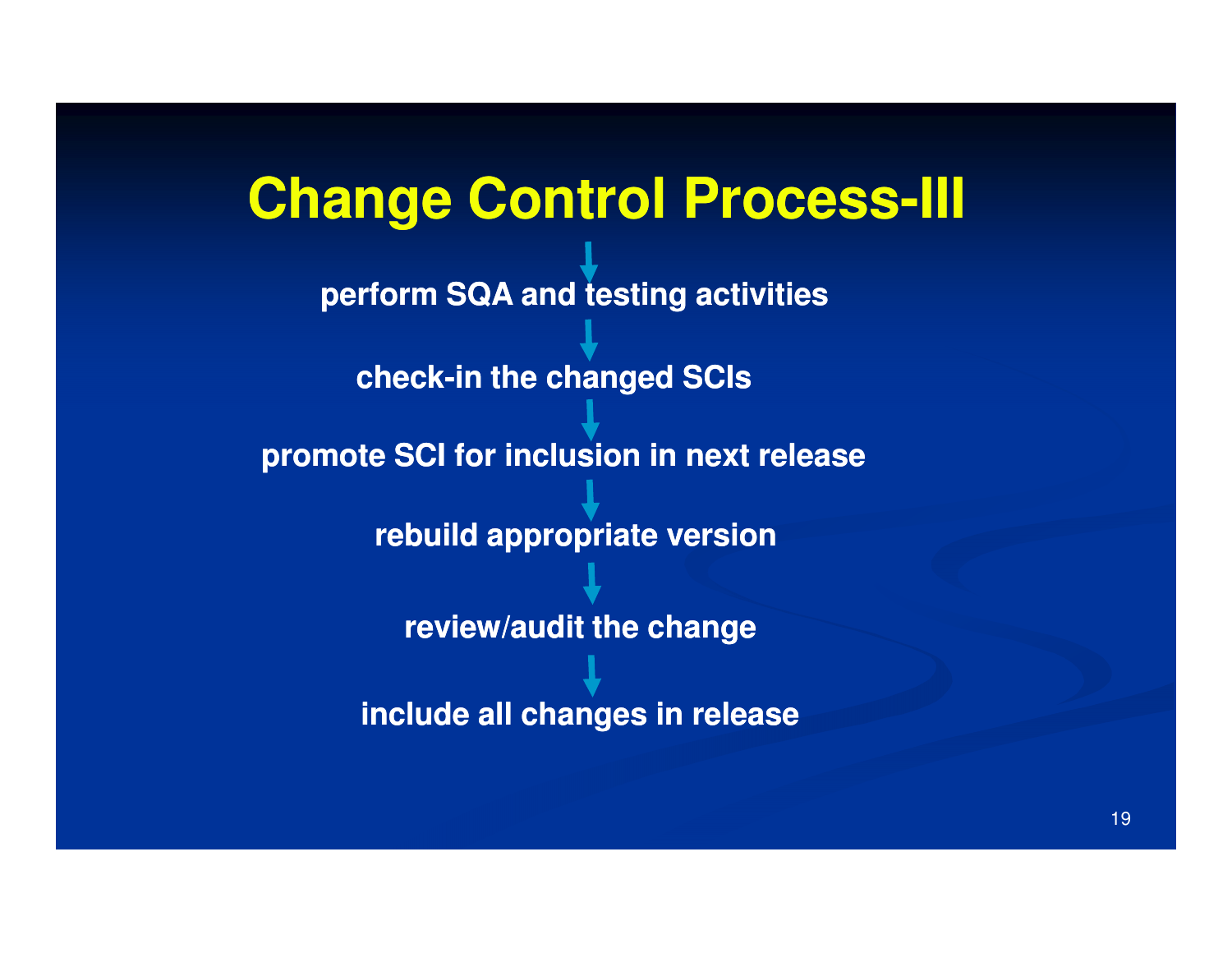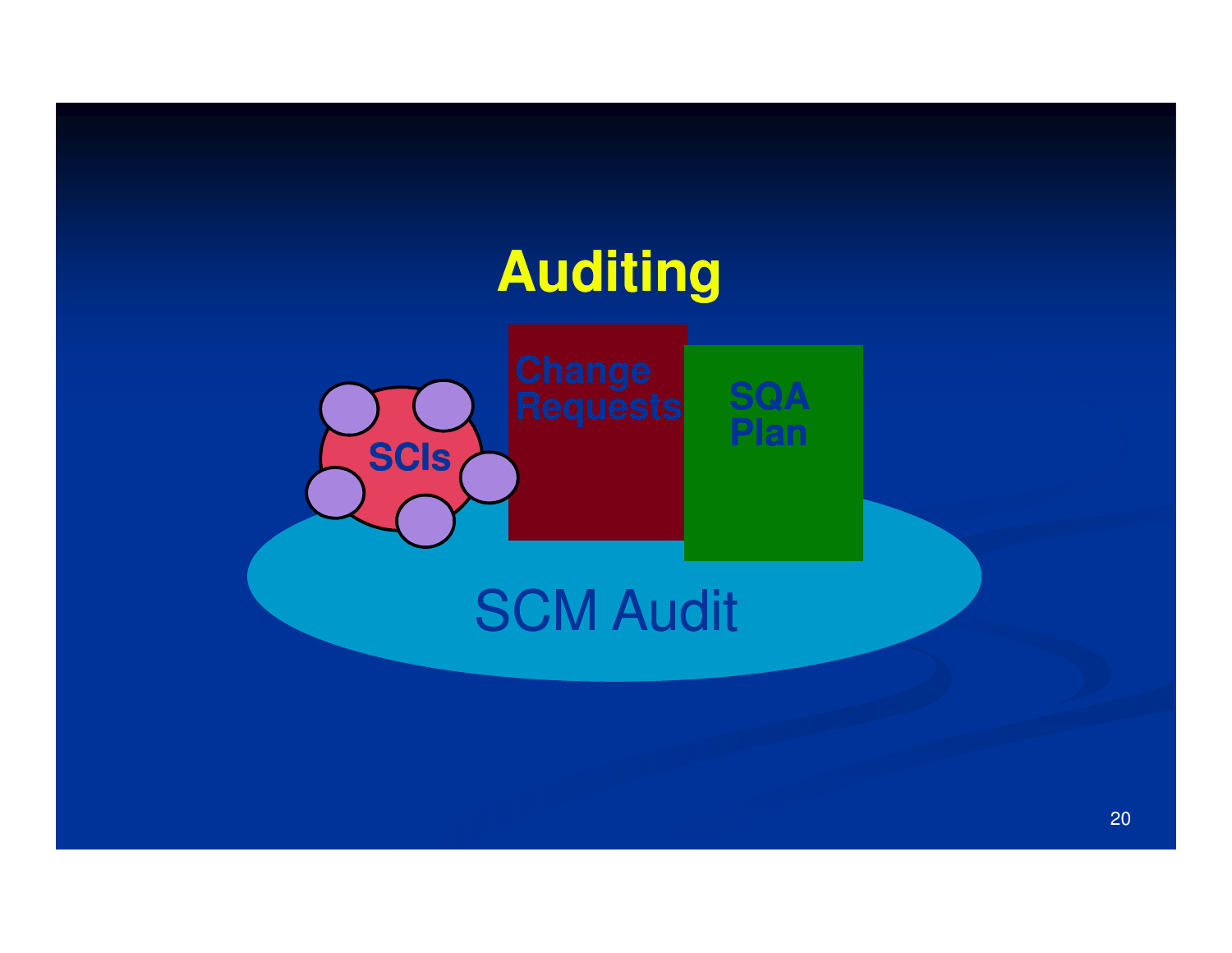### **Status Accounting**



Reporting

21Engineering Change Order, ECO, for each approved change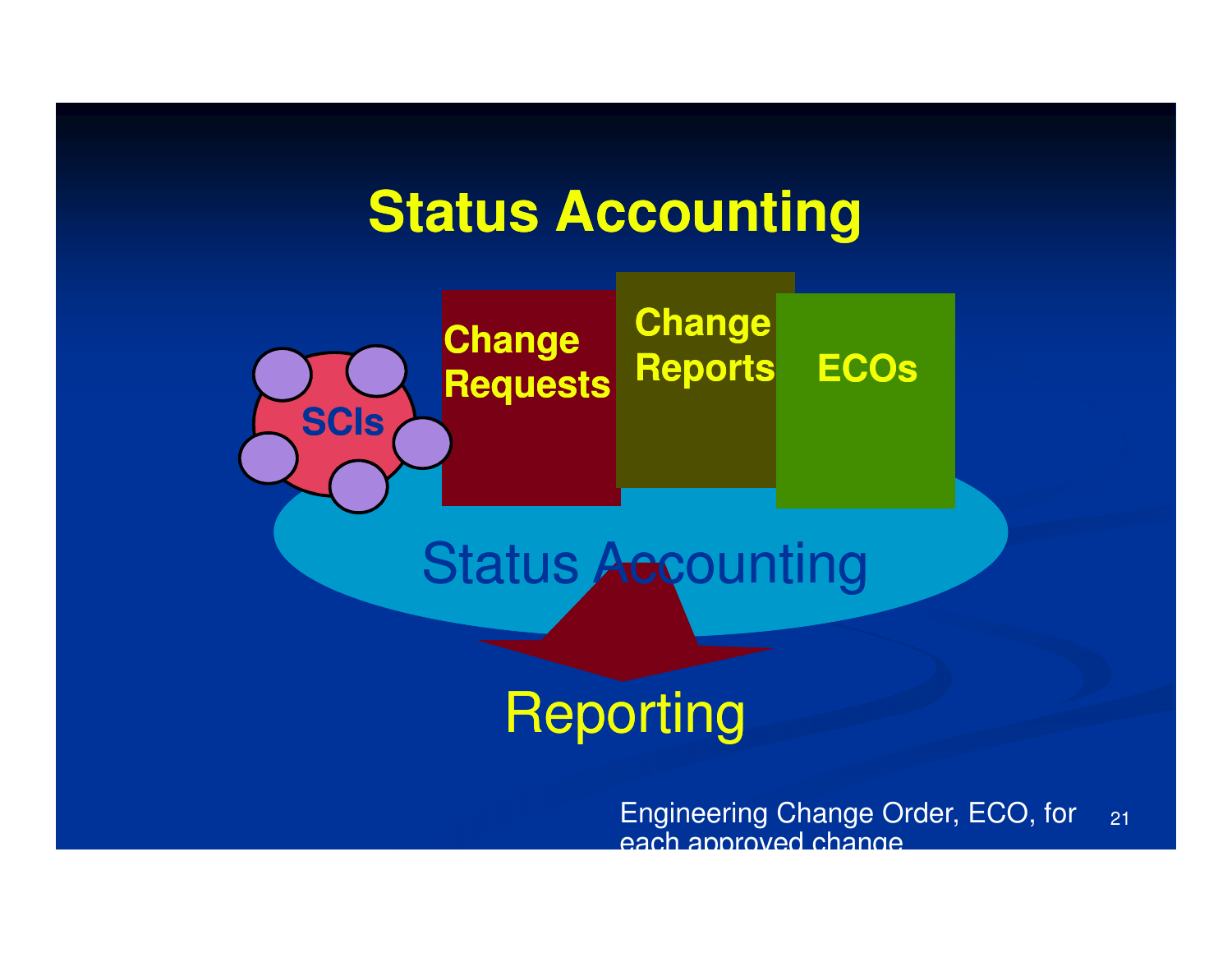# **SCM for Web Engineering-I**

#### г **Content.**

- A typical WebApp contains a vast array of content—text, graphics, applets, scripts, audio/video files, forms, active page elements, tables, streaming data, and many others.
- The challenge is to organize this set of content into a rational set of configuration objects (Section 27.1.4) and then establish appropriate configuration control mechanisms for these objects.

#### $\blacksquare$ **People.**

 Because a significant percentage of WebApp development continues to be conducted in an ad hoc manner, any person involved in the WebApp can (and often does) create content.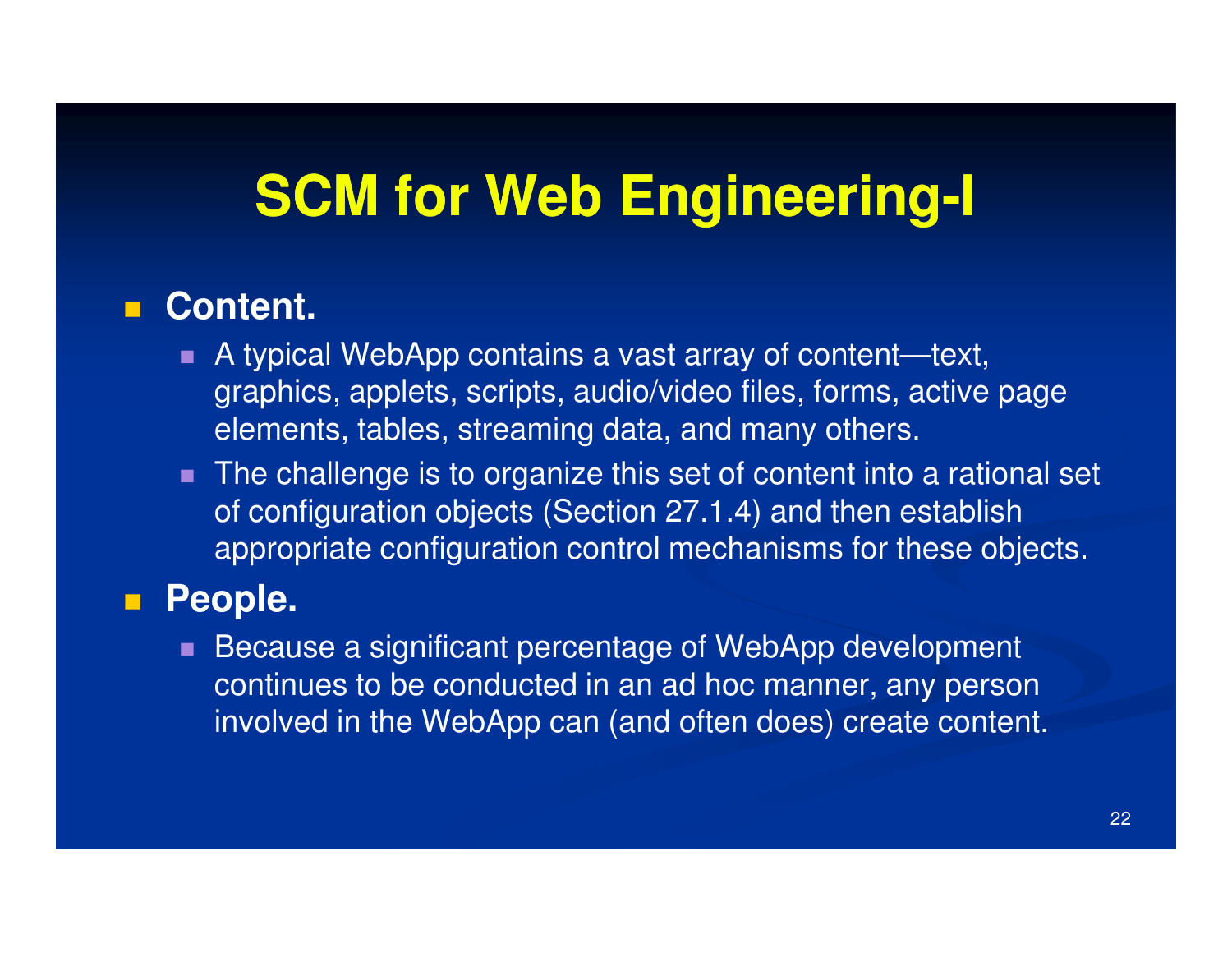# **SCM for Web Engineering-II**

#### **Scalability.**

 $\blacksquare$ As size and complexity grow, small changes can have far-reaching and unintended affects that can be problematic. Therefore, the rigor of configuration control mechanisms should be directly proportional to application scale.

#### $\blacksquare$ **Politics.**

- Who 'owns' a WebApp?
- Who assumes responsibility for the accuracy of the information on the Web site?
- Who assures that quality control processes have been followed before information is published to the site?
- Who is responsible for making changes?
- Who assumes the cost of change?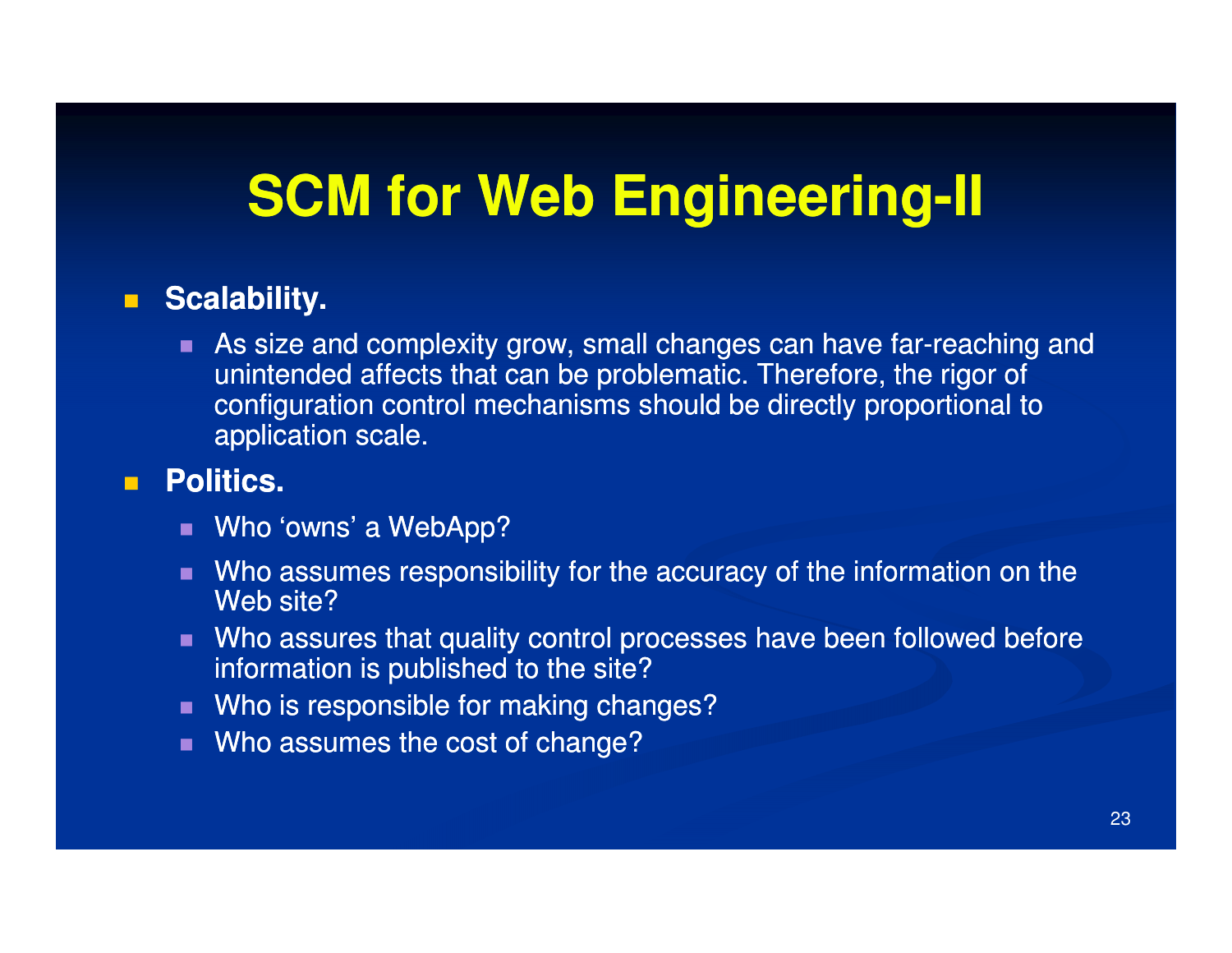## **Content Management-I**

- $\blacksquare$ **The collection subsystem** encompasses all actions required to create and/or<br>acquire content, and the technical functions that are necessary to acquire content, and the technical functions that are necessary to
	- п convert content into a form that can be represented by a mark-up language (e.g., HTML, XML
	- п organize content into packets that can be displayed effectively on the client-side.
- $\blacksquare$ **The management subsystem** implements a repository that encompasses the following elements: following elements:
	- Content database—the information structure that has been established to store all content objects
	- Database capabilities—functions that enable the CMS to search for specific content objects (or categories of objects), store and retrieve objects, and manage the file structure that has been established for the content
	- Configuration management functions—the functional elements and associated workflow that support content object identification, version control, change management, change auditing, and reporting.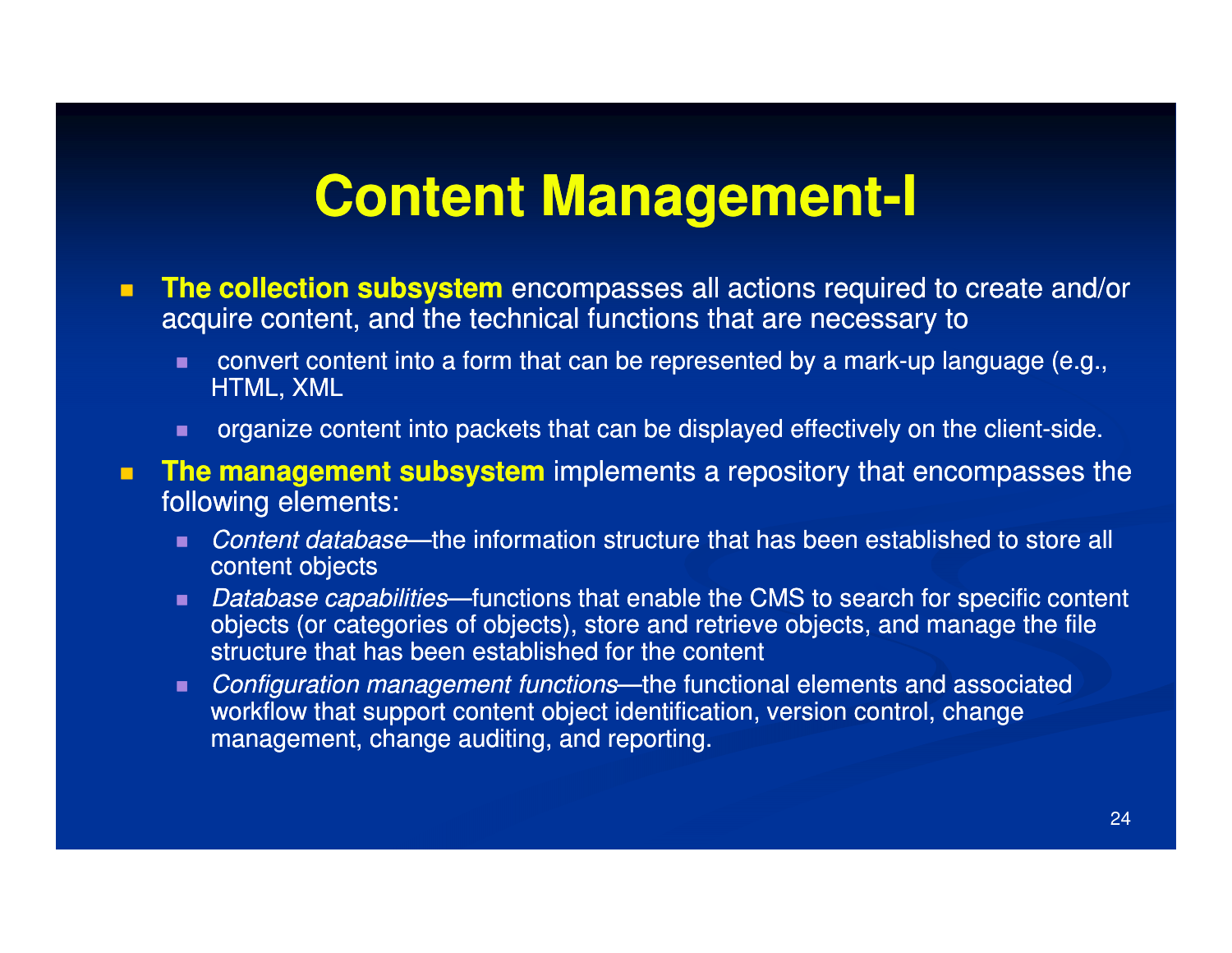## **Content Management-II**

- **The publishing subsystem** extracts from the repository, converts<br>it to a form that is amenable to publication, and formats it so that it it to a form that is amenable to publication, and formats it so that it can be transmitted to client-side browsers. The publishing subsystem accomplishes these tasks using a series of templates.
- **Each** *template* is a function that builds a publication using one of three different components [BOI02]:
	- Static elements—text, graphics, media, and scripts that require no further processing are transmitted directly to the client-side
	- **Publication services—function calls to specific retrieval and formatting**  $\blacksquare$ services that personalize content (using predefined rules), perform data conversion, and build appropriate navigation links.
	- External services—provide access to external corporate information infrastructure such as enterprise data or "back-room" applications.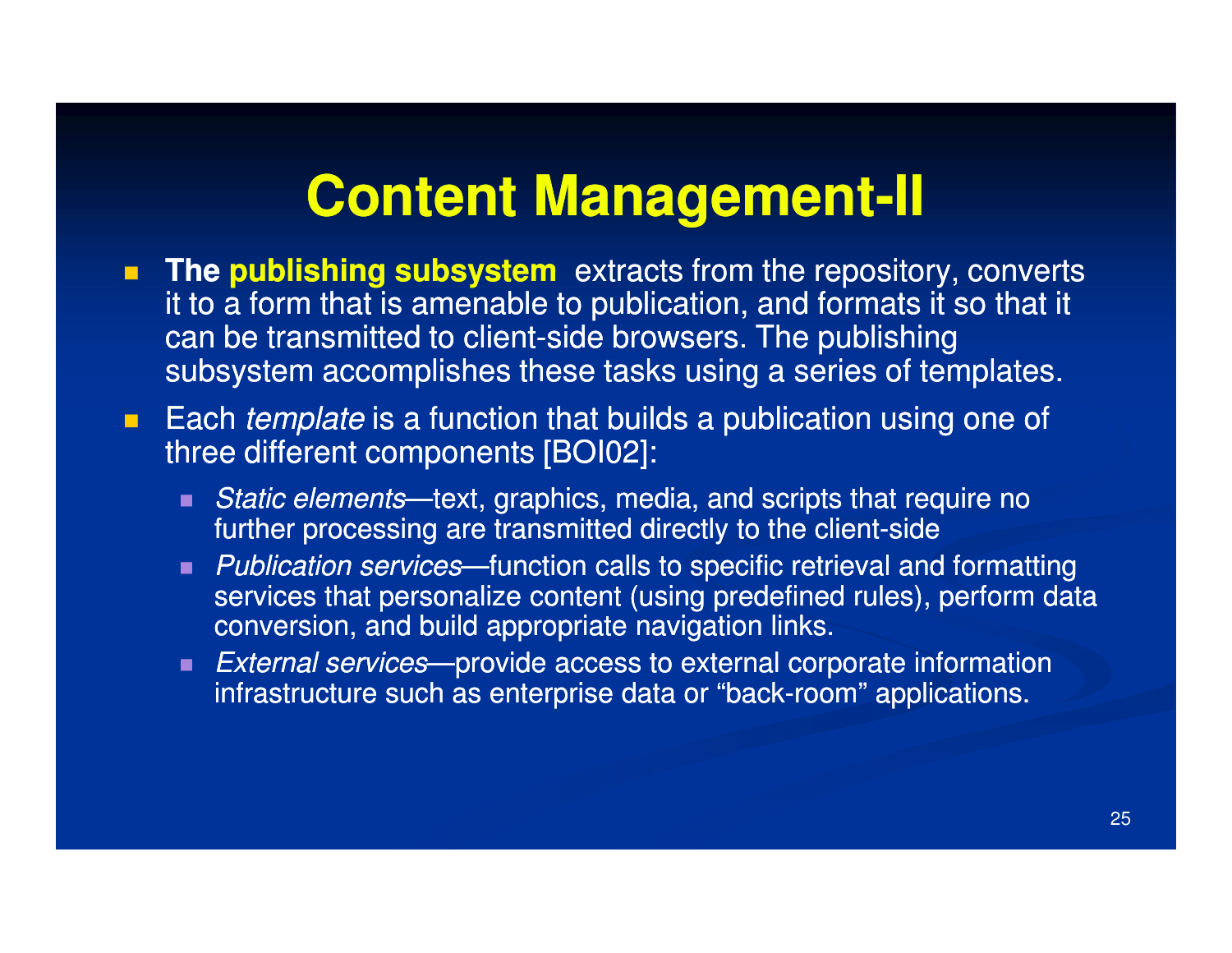# **Content Management**



26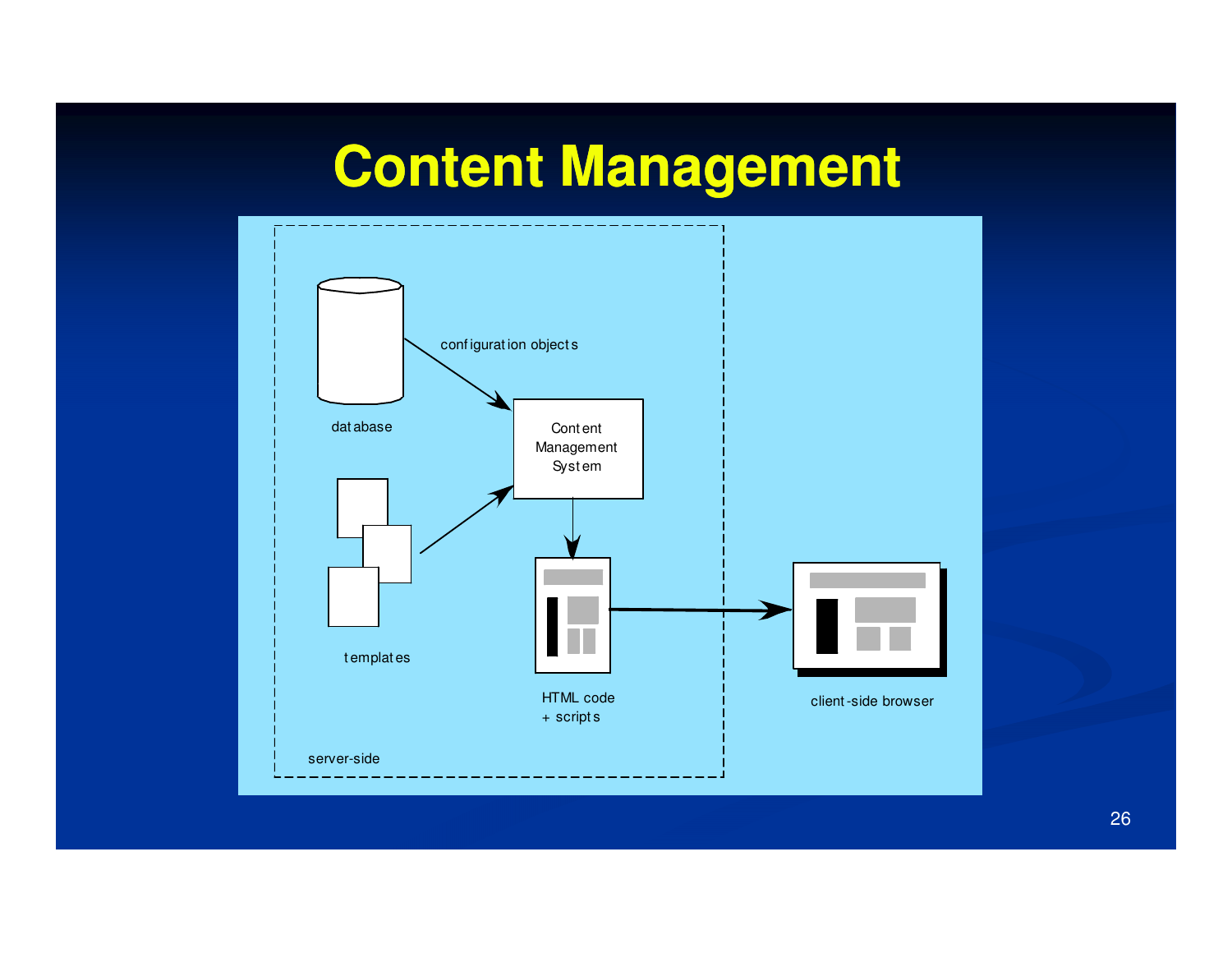# **Change Management for WebApps-I**



27